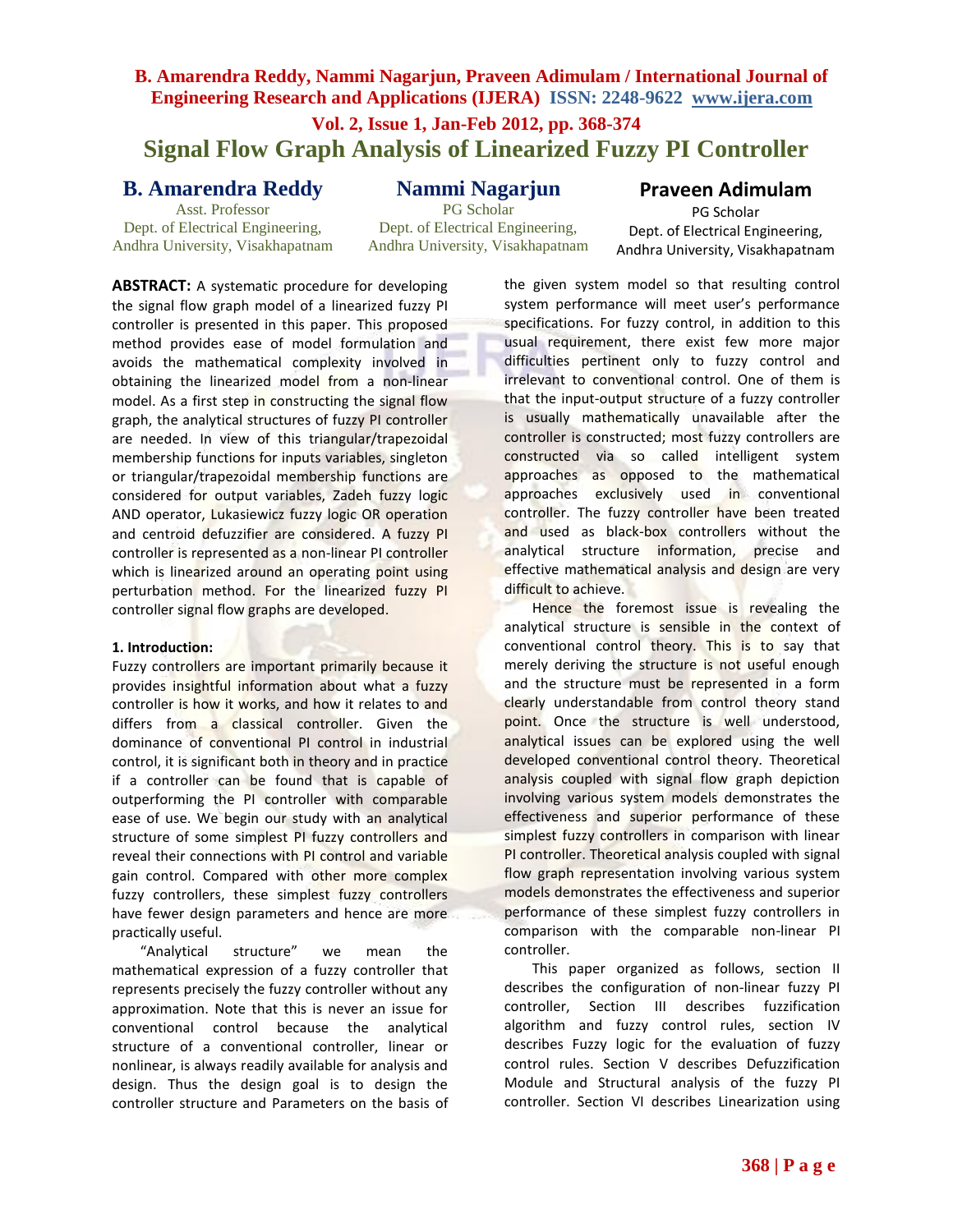# **B. Amarendra Reddy, Nammi Nagarjun, Praveen Adimulam / International Journal of Engineering Research and Applications (IJERA) ISSN: 2248-9622 www.ijera.com**

### **Vol. 2, Issue 1, Jan-Feb 2012, pp. 368-374**

Perturbation Theory section VII describes the SFG analysis of the fuzzy PI controller.

### **2. Configuration of Non - Linear Fuzzy PI controller:**

The fuzzy PI controller being developed is a nonlinear fuzzy PI controller. PI or Fuzzy PI controller is the most used controller in the industry, because the proportional (P) with the Integral actions in the proportional- integral (PI) controller eliminates the steady state error.



**Fig 1** : Block Diagram of a typical fuzzy controller

The inputs of the fuzzification module are scaled error (GE) and scaled rate (GR) .

GE.e(nT)=GE(y(nT)-set point)

#### GR.r(nT)=GR(e(nT)-e(nT-T)).

Where GE and GR are scalars for the error and rate, respectively (nT) is the process output at sampling time nT and e(nT-T) is error at previous sampling time. The set point is a target value for the process output.

### **3.Fuzzification Algorithm:**

The following input membership functions are selected to transform inputs data of the FLC into two linguistic values, "P" and "N" for positive and negative input membership functions, as shown in fig.3 (a)



**Fig.2 (a)** The inputs membership functions of the FLC (error and rate)

The input membership functions of the FLC: For error e(nT):

$$
\mu_{\bar{p}}(e) = \begin{cases}\n0, & \text{G}Ee(nT) < -L \\
\frac{GEe(nT) + L}{2L}, & -L \leq GEe(nT) \leq L \\
1 & \text{G}Ee(nT) > L\n\end{cases}
$$

$$
\mu_{\bar{N}}(e) = \begin{cases}\n0, & \text{G}Ee(nT) < -L \\
\frac{-GEe(nT) + L}{2L}, & -L \leq GEe(nT) \leq L \\
1 & \text{G}Ee(nT) > L\n\end{cases}
$$

where  $\mu_P(e)$  and  $\mu_N(e)$  are the positive and negative membership functions of the error. For rate r(nT):

$$
\mu_{\bar{p}}(r) = \begin{cases}\n0, & GR \ r(n) < -L \\
\frac{GR \ r(n) + L}{2L}, & -L \leq GR \ r(n) \leq L \\
1 & GR \ r(\sqrt{2}) > L\n\end{cases}
$$
\n
$$
\mu_{\bar{N}}(r) = \begin{cases}\n0, & GR \ r(n) < -L \\
\frac{-GR \ r(n) + L}{2L}, & -L \leq GR \ r(n) \leq L \\
1 & GR \ r(n) > L\n\end{cases}
$$

Where  $\mu_P(r)$  and  $\mu_N(r)$  are the positive and negative membership functions of the rate (change of error).

The scaled output membership functions of FLC are represented by three membership functions, labeled as "zero", "pos" and "neg" for zero, positive, and negative output membership functions respectively, as shown in fig.3 (b)



### **3.1 Fuzzy Rules base Module:**

The four fuzzy control rules are: R1: if error is positive and rate is positive thenoutput is positive.

R2: if error is positive and rate is negative then output is zero.

R3: if error is negative and rate is positive then output is zero.

R4: if error is negative and rate is negative then output is negative.

Here AND is Zadeh's logical "AND" defined by  $\mu_A$  AND $\mu_B$  = min $\{\mu_A, \mu_B\}$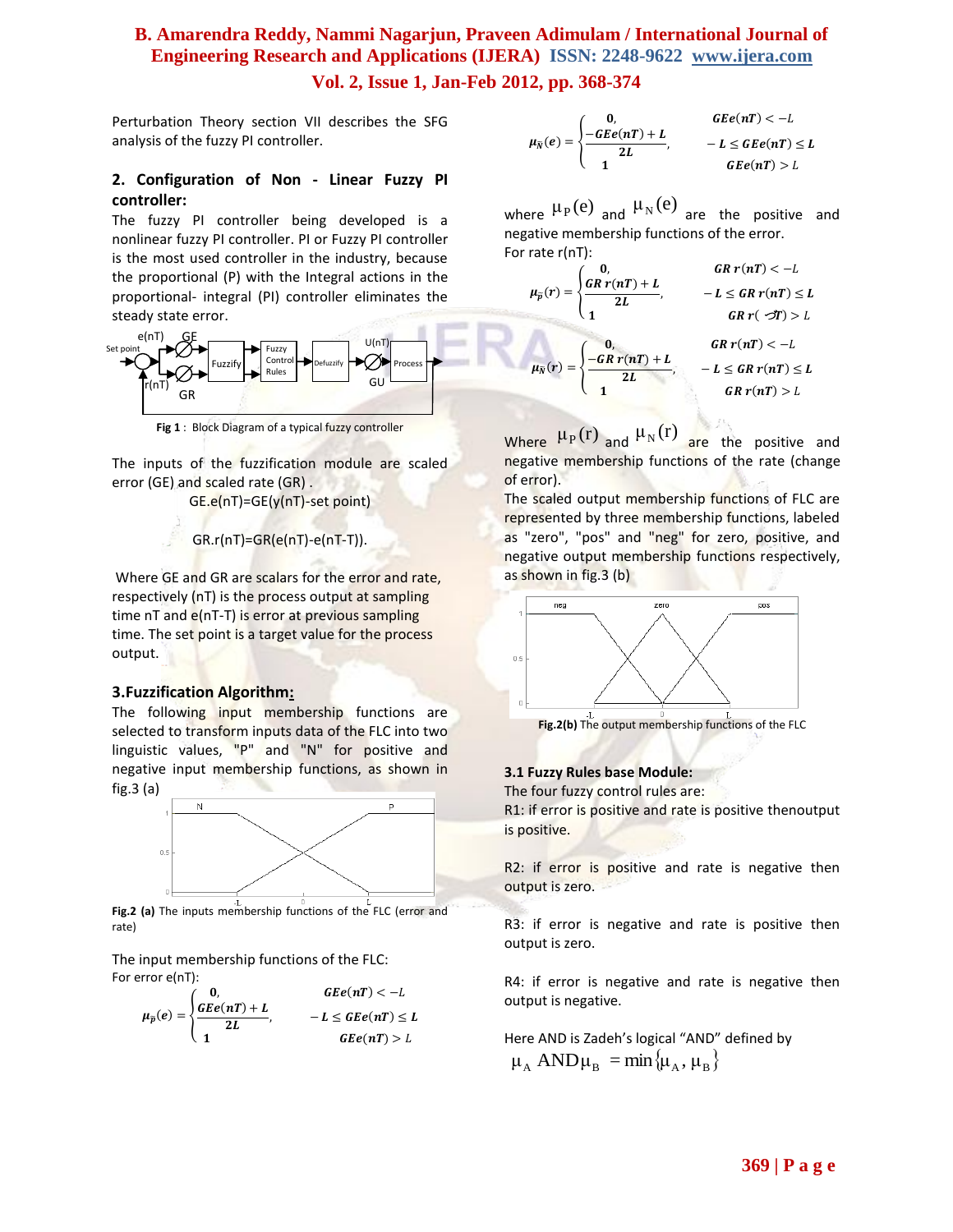for any membership value  $\mu_A$  and  $\mu_B$  on the fuzzy subsets A and B, respectively.

### **4. FUZZY LOGIC FOR EVALUATION OF THE FUZZY CONTROL RULES:**

Zadeh fuzzy logic AND operator is used to realize the AND operations in antecedent part of the rules. Due to the use of Zadeh AND operator, the input space must be divided into number of regions in such a way that in each region a unique analytical inequality relationship can be obtained for each fuzzy rule between the two membership functions being ANDed.

Consider the first rule antecedent parts which contain two membership functions the boundary on which the membership value is same between two MFs is obtained by letting them equal.

Boundary division for rule1 is given by:

$$
\mu_{\tilde{P}}(e) = \mu_{\tilde{P}}(r)
$$

$$
\frac{K_e e(n) + L}{2L} = \frac{K_r r(n) + L}{2L}
$$

$$
r(n) = e(n) \dots [1]
$$

Boundary division for rule2 is given by:

$$
\mu_{\bar{P}}(e) = \mu_{\bar{N}}(r)
$$

$$
\frac{K_e e(n) + L}{2L} = \frac{-K_r r(n) + L}{2L}
$$

$$
r(n) = -e(n) \dots [2]
$$

Boundary division for rule3 is given by:

$$
\mu_{\bar{N}}(e) = \mu_{\bar{P}}(r)
$$

$$
\frac{-K_e e(n) + L}{2L} = \frac{K_r r(n) + L}{2L}
$$

$$
r(n) = -e(n) \dots [3]
$$

Boundary division for rule3 is given by:

$$
\mu_{\bar{N}}(e) = \mu_{\bar{N}}(r)
$$

$$
\frac{-K_e e(n) + L}{2L} = \frac{-K_r r(n) + L}{2L}
$$

$$
e(n) = r(n) ... [4]
$$

Equations [1]-[4] are used to generate individually the space division (plane division) between error and rate.

Superimposing the four input space divisions from the expression [1]-[4] to form a total of 20 input combinations.

They are labeled from ICI to IC20, as shown in *Fig 4*



**Fig.3** Possible input combinations (IC) of scaled error and rate of change of error, which must be considered when the fuzzy controller rules are evaluated as shown in Table. 1.

Now consider IC1 region and rule1, i.e.

R1: if error is positive and rate is positive then output is positive.



The rule1 is associated with error positive and rate positive membership functions. Consider any point in the IC1 region, i.e., from 0 to L [0, L] error positive membership function will take the values from 0.5 to 1.0 and rate positive will take the values from 0 to 0.5. Applying Zadeh AND operation i.e., min (e.p, r.p), minimum of error positive and rate positive is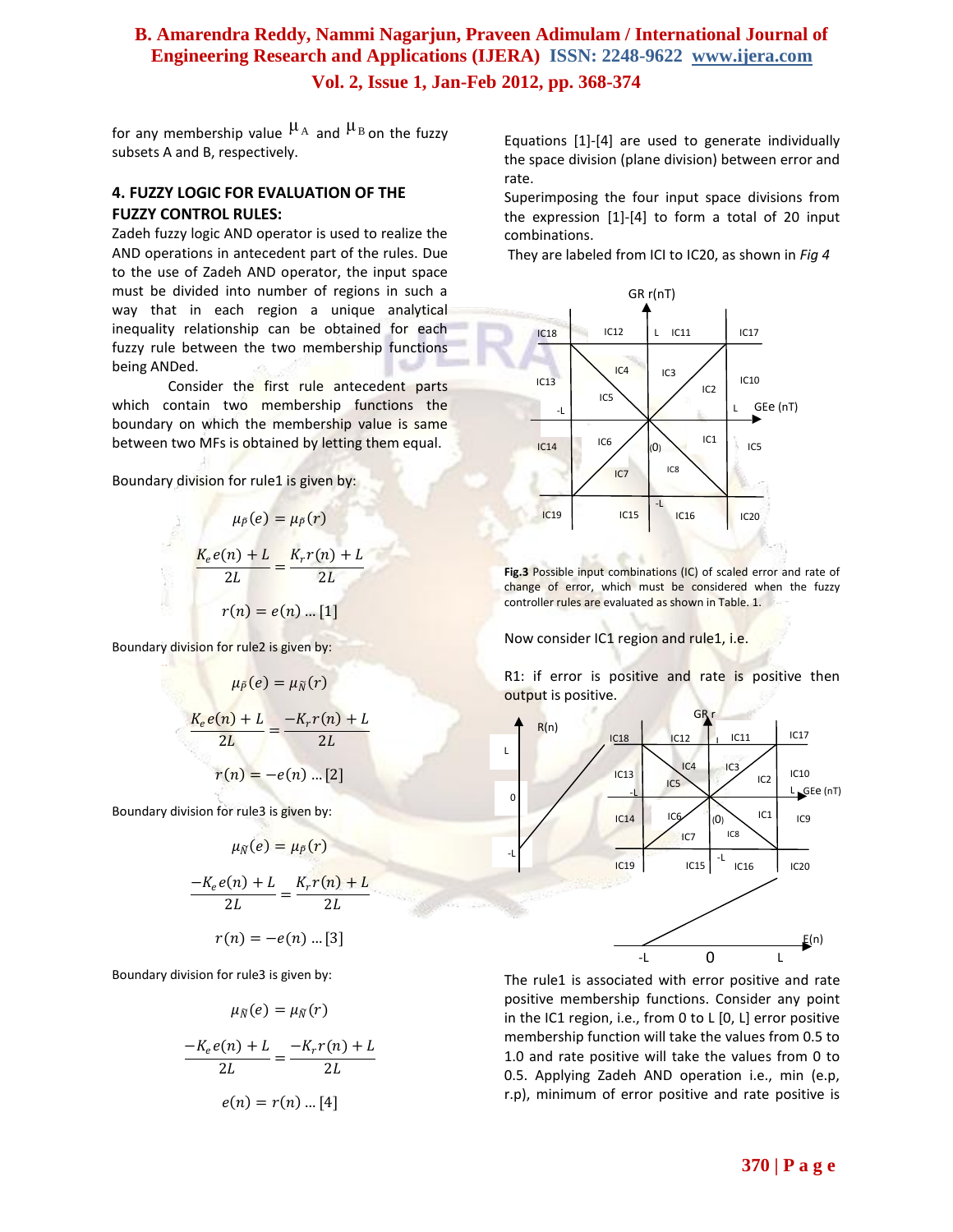rate positive. Similarly if we apply the minimum operation (Zadeh AND) to all regions and all rules, the results are tabulated as shown in Table 1.

**Table-1**evaluation results for the four fuzzy control rules R1-R4 for all combinations of inputs using Zadeh AND fuzzy logic when scaled error and rate of process output are within the interval [-L, L] of the fuzzification algorithm. The input combinations of scaled error and rate are shown graphically in fig 4

| Input<br>combinations<br>of scaled error | Memberships obtained by evaluating<br>fuzzy control rules R1, R2, R3 and R4<br>using Zadeh AND fuzzy logic. |                |     |     |
|------------------------------------------|-------------------------------------------------------------------------------------------------------------|----------------|-----|-----|
| and<br>rate<br>as<br>shown in fig 3.5    | R1                                                                                                          | R <sub>2</sub> | R3  | R4  |
| IC1                                      | R.P                                                                                                         | R.N            | E.N | E.N |
| IC <sub>2</sub>                          | R.P                                                                                                         | R.N            | E.N | E.N |
| IC <sub>3</sub>                          | E.P                                                                                                         | R.N            | E.N | R.N |
| IC4                                      | F.P                                                                                                         | R.N            | E.N | R.N |
| IC5                                      | E.P                                                                                                         | E.P            | R.P | R.N |
| IC6                                      | E.P                                                                                                         | E.P            | R.P | R.N |
| IC7                                      | R.P                                                                                                         | E.P            | R.P | E.N |
| IC <sub>8</sub>                          | R.P                                                                                                         | E.P            | R.P | E.N |
|                                          |                                                                                                             |                |     |     |

These regions are necessary because they will result in, in each of the 20 ICs, a unique inequality between error and rate when each of the four fuzzy rules evaluated by a Zadeh logic AND. After applying defuzzification algorithm to each region with resulting memberships, we obtain the expressions for different IC's which are in table2 in the next section.

#### **5. Defuzzification Module:**

The defuzzification means the fuzzy to crisp conversions. The fuzzy results generated cannot be used such as to the applications hence it is necessary to convert the fuzzy quantities into crisp quantities for further processing. This can be achieved by using defuzzification process. Defuzzification method canalso be called as "rounding off" method. The defuzzification reduces the collection of membership function values into a single scalar quantity.

The centroid defuzzification method is the mostly used method to convert the inference fuzzy control action to real number. The fuzzy logic controller output is obtained by,

$$
\Delta u(nT) = \frac{\sum \Delta u_i \ \mu_{\rm ri}}{\sum \mu_{\rm ri}}
$$

Where  $\Delta u_i$  is the value of the output member for i<sup>th</sup> rule,

 $\mu_{\textrm{ri}}$  corresponding inferred input member for i<sup>th</sup> rule.

#### **5.1Structural analysis of the fuzzy PI controller in defuzzification method:**

The structure of the fuzzy PI controller from the defuzzification method is

$$
\Delta u(nT) = \sum_{i=1}^{4} K_i^{i}(e, r) e(nT) + K_p^{i}(e, r) r(nT)
$$
  
=  $[K_p(e, r)r(nT) + K_i(e, r)e(nT)]$ 

Where  $K_P(e, r)$  and  $K_I(e, r)$  are the dynamic proportional gain and integral gain respectively, they change with  $e(nT)$  and  $r(nT)$ . This is to say the fuzzy controller is a nonlinear PI controller with variable proportional gain and integral gain. We have the structure related to PI controller. Since the only difference between them are the gains.

We now derive the analytical expressions for  $K_p(e, r)$ and K<sub>I</sub>(e, r). First we need to divide the error-rate input space into 20 different input combinations as shown in fig.4.

| <b>Table.2</b> Mathematical input-output relations of the fuzzy |  |  |
|-----------------------------------------------------------------|--|--|
| controller for the overall input space division                 |  |  |

| IC No.           | $\Delta u(nT)$ =          |
|------------------|---------------------------|
| IC1, IC2         | $0.5L(GRr(nT) + GEe(nT))$ |
|                  | $2L - GEe(nT)$            |
| IC3, IC4         | $0.5L(GRr(nT) + GEe(nT))$ |
|                  | $2L - G R r (nT)$         |
| IC5,IC6          | $0.5L(GRr(nT) + GEe(nT))$ |
|                  | $2L + GEe(nT)$            |
| IC7, IC8         | $0.5L(GRr(nT) + GEe(nT))$ |
|                  | $2L+GRr(nT)$              |
| <b>IC9, IC10</b> | $L+Gr(nT)$                |
|                  |                           |
| IC11, IC12       | $L + GEe(nT)$             |
|                  |                           |
| IC13, IC14       | $GRr(nT) - L$             |
|                  |                           |
| IC15, IC16       | $GEe(nT) - L$             |
| IC17             |                           |
|                  |                           |
| <b>IC18</b>      | 0                         |
| <b>IC19</b>      | -L                        |
| <b>IC20</b>      | 0                         |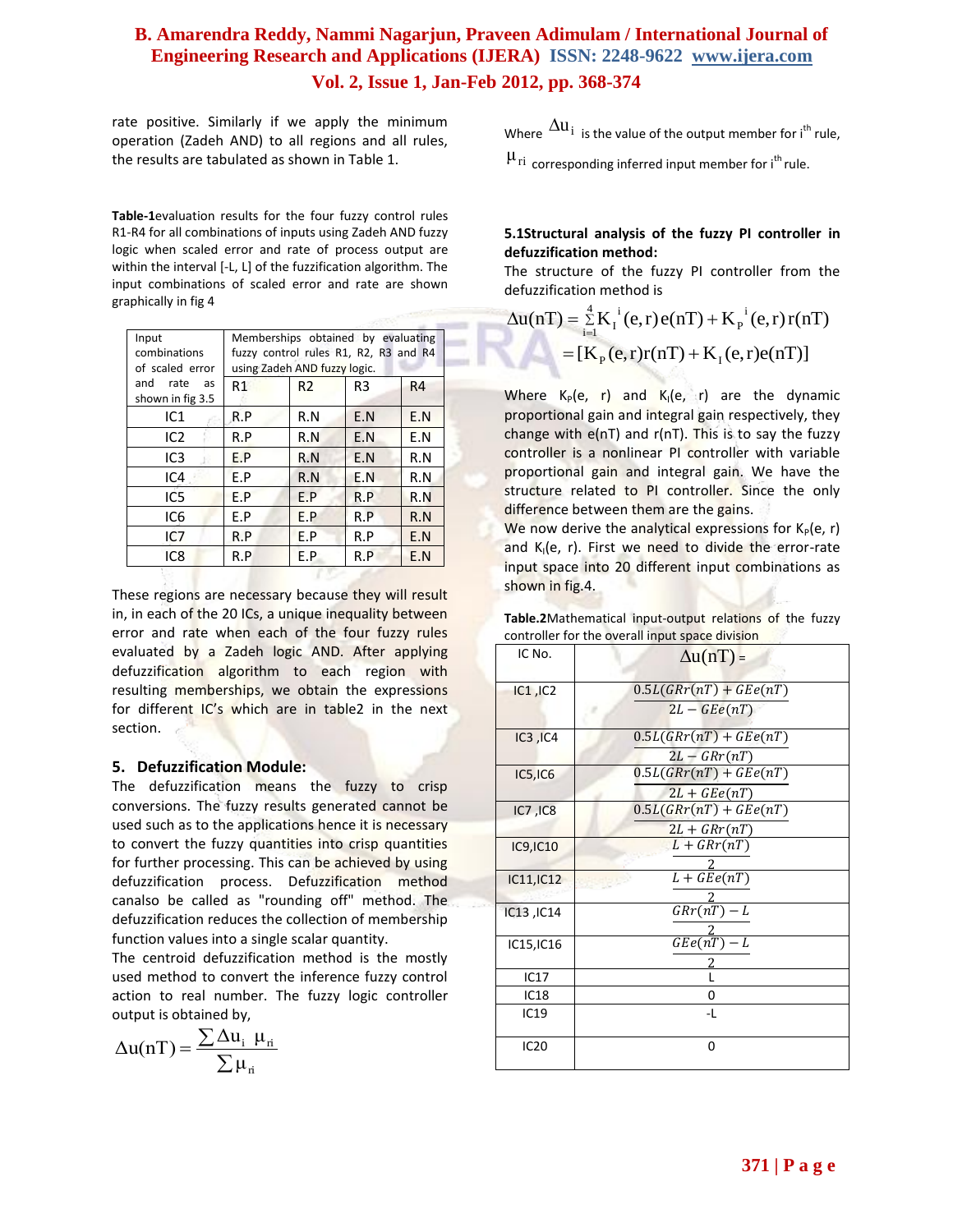It is clear from the equations which are given in table 3.2, the controller may switch automatically from one control formula to another form time to time, depending on the locations of the states of the input (i.e., e(nT) and r(nT)). However such switching is always continuous in time and, moreover, smooth on the boundaries of any two adjacent regions, as can be verified by matching any two adjacent formulas on their boundary.The proportional gain and integral gain are chosen as the respective values of  $K_p$  and  $K_l$  when the error and rate of error are both zero:  $e(nT) = r(nT) = 0$  . In this case

$$
K_{P} = \frac{GU \cdot GR}{4} \qquad K_{I} = \frac{GU \cdot GE}{4}
$$

#### **5. Linearization using Perturbation Theory:**

Linearization is a method for assessing the local [stability](http://en.wikipedia.org/wiki/Stability_theory) of a [nonlinearsystem](http://en.wikipedia.org/wiki/Nonlinear) at an [equilibrium](http://en.wikipedia.org/wiki/Equilibrium_point)  [point.](http://en.wikipedia.org/wiki/Equilibrium_point) Linearization makes it possible to use tools for studying [linear systems](http://en.wikipedia.org/wiki/Linear_system) to analyze the behavior of a nonlinear system near a given point. The linearization of a function is the first order term of its [power series](http://en.wikipedia.org/wiki/Taylor_expansion) expansion around the point of interest. In this paper we linearize the non linear system using Perturbation theory. Perturbation theory leads to an expression for the desired solution in terms of a formal [power series.](http://en.wikipedia.org/wiki/Power_series) The leading term in this power series is the solution of the exactly solvable non-linear problem.

We now consider incremental output of IC1 and apply perturbation theory to linearize it.,

$$
u(nT) = \frac{0.5LGEe + 0.5LGRr}{2L - GEe} \dots (1)
$$

 $u = u_0 + \Delta u$  ;  $e = e_0 + \Delta e$  ;  $r = r_0 + \Delta r$  ... (2)

Now put (2) in (1), we get

$$
u(2L - GEe) = 0.5LGEe + 0.5LG
$$

$$
(u0 + \Delta u)(2L - GE(e0 + \Delta e)) = 0.5LGE(e0 + \Delta e) + 0.5LGR(r0 + \Delta r)
$$

$$
2Lu_0 + 2L\Delta u - GEe_0u_0 - GE\Delta eu_0 - GEe_0\Delta u
$$
  
- GE\Delta u\Delta e  
= 0.5LGEe\_0 + 0.5LGE\Delta e + 0.5LGRr\_0  
+ 0.5LGR\Delta r

 $(2L - GE_{0})\Delta u = GEu_{0}\Delta e + 0.5LGE\Delta e + 0.5LGR\Delta r$ 

$$
\Delta u = \frac{GEu_0 + 0.5LGE}{(2L - GEe_0)}\Delta e + \frac{0.5LGR}{(2L - GEe_0)}\Delta r \dots (3)
$$

Equation (3) is now linearized form of incremental output of IC1.

| IC No.           | $\Delta u(nT)$ =                                                                                                                 |
|------------------|----------------------------------------------------------------------------------------------------------------------------------|
| IC1,IC2          | $\overline{GEu_0 + 0.5L}GE$<br>$* \Delta e + \left(\frac{0.5 LGR}{2L - GE e_0}\right)$<br>$*\Delta r$<br>$\overline{2L - GEe_0}$ |
| IC3.IC4          | $GRu_0 + 0.5LGR$<br>$* \Delta r + \left(\frac{0.5 LGE}{2L - GRr_0}\right)$<br>$\ast$ $\Delta e$<br>$2L - G R r_0$                |
| IC5, IC6         | 0.5LGR<br>$GEu_0 + 0.5LGE$<br>$\ast$ $\Delta e$ +<br>$*\Delta r$<br>$2L + GEe_0$<br>$2L + GE$ <sub>0</sub>                       |
| IC7, IC8         | $\frac{0.5LGE}{2L+GRr}$<br>$GRu_0 + 0.5LGR$<br>$*\Delta r +$<br>$*\Delta e$<br>$2L+GRr_0$                                        |
| <b>IC9, IC10</b> | $L+GR\Delta r$                                                                                                                   |
| IC11, IC12       | $L + G E \Delta e$                                                                                                               |
| IC13, IC14       | $GR\Delta r - L$                                                                                                                 |
| IC15, IC16       | $GE\Delta e - L$                                                                                                                 |
| IC17             |                                                                                                                                  |
| IC18             | $\Omega$                                                                                                                         |
| <b>IC19</b>      | -L                                                                                                                               |
| <b>IC20</b>      | 0                                                                                                                                |

**Table 3** shows all the linearized incremental outputs of IC1 – IC20.

For the linearized IC's we now draw the signal flow graphs which provides ease of model formulation and avoids the mathematical complexity involved in obtaining the linear fuzzy controller.

#### **6.Signal Flow Graph Analysis:**

Signal-flow graph is a graphical representation of relationships between variables of a set of linear algebraic equations in a system. It is [a directed graph](http://en.wikipedia.org/wiki/Directed_graph) consisting of nodes and branches. Its nodes are the variables of a set of linear algebraic relations. An SFG can only represent multiplications and additions. Multiplications are represented by the weights of the branches; additions are represented by multiple branches going into one node. A signal-flow graph has a one-to-one relationship with a system of linear equations. It can also be used to solve for ratios of these signals.

Key elements of a signal flow graph are: 1.The system must be linear,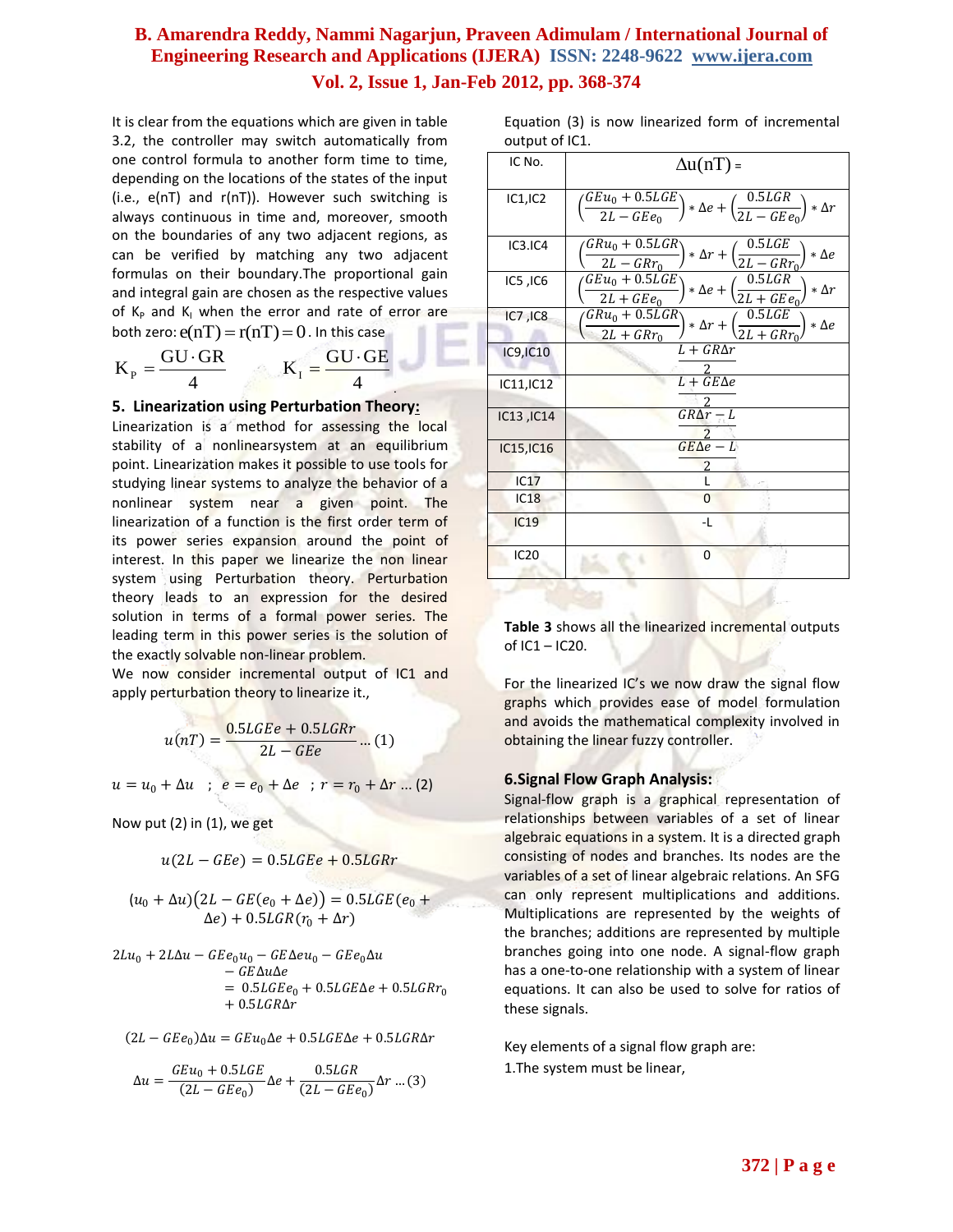

Fig-(h): signal flow graph model for IC15,IC16

**373 | P a g e**